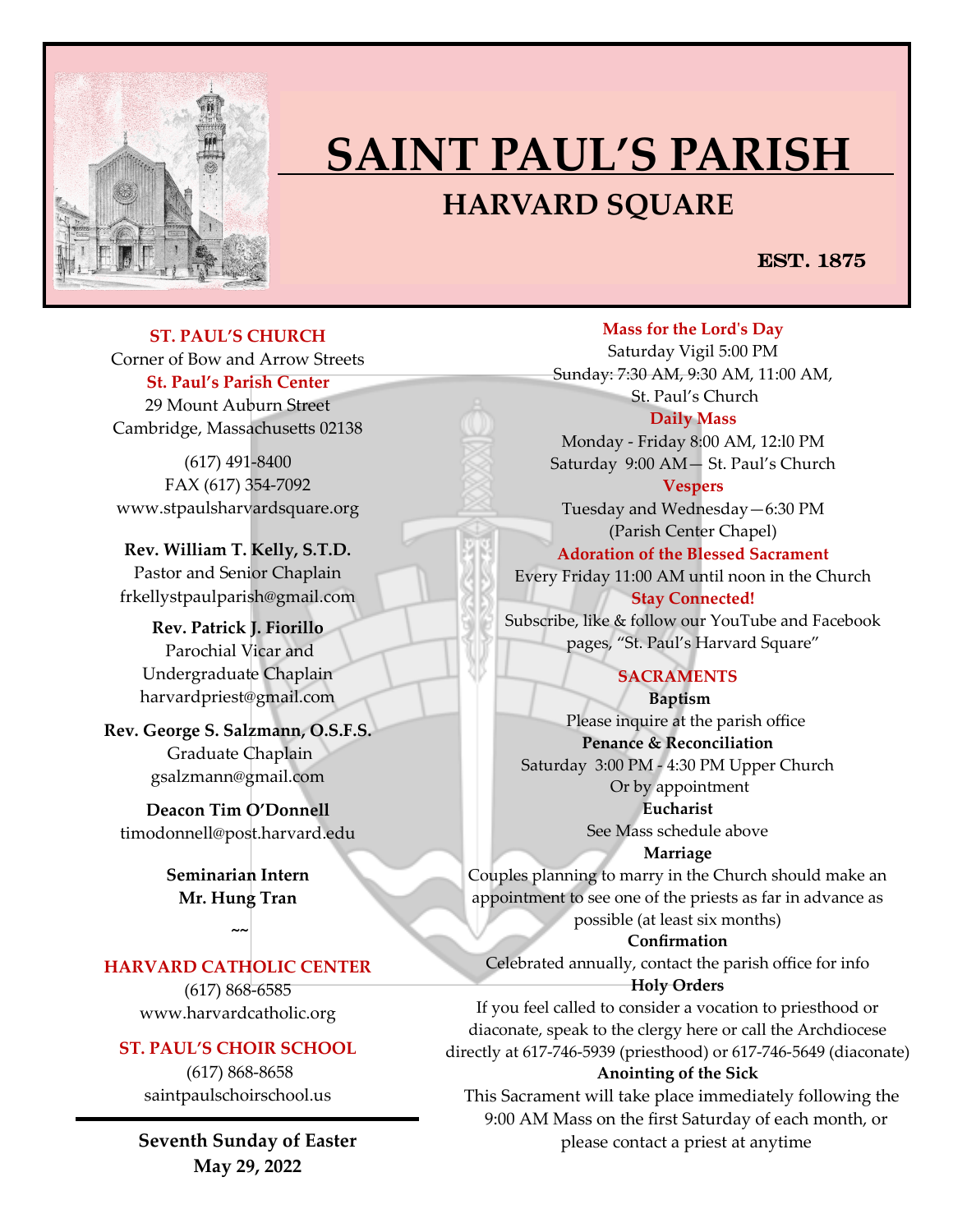# **PARISH AND SCHOOL STAFF**

**St. Paul's Parish** Rev. William T. Kelly, S.T.D., PASTOR Rev. Patrick J. Fiorillo, PAROCHIAL VICAR Deacon Tim O'Donnell [timodonnell@post.harvard.edu](mailto:timodonnell@post.harvard.edu) Ms. Anneliese Amburn, RCIA COORDINATOR rciastpaulcambridge@gmail.com Ms. Marianne Deramo, CONFIRMATION COORDINATOR mdconfirmation29@gmail.com Mr. Douglas Lee, MANAGER OF FINANCE AND OPERATIONS dlee@stpaulparish.org Mrs. Nancy Nicolaou, ADMINISTRATIVE COORDINATOR nnicol@stpaulparish.org Ms. Kristin Tucker DIRECTOR OF FAITH FORMATION K-8 ktucker@stpaulparish.org Mr. James Kennerley, DIRECTOR OF MUSIC jkennerley@saintpaulschoirschool.us

## **HARVARD CATHOLIC CENTER**

Rev. William T. Kelly, S.T.D., SENIOR CHAPLAIN Rev. Patrick J. Fiorillo, UNDERGRADUATE CHAPLAIN Rev. George S. Salzmann, O.S.F.S., GRADUATE CHAPLAIN Mr. Doug Zack, DIRECTOR OF ADVANCEMENT Mr. Nicolas Quesada, Director of Marketing and Media

## **St. Paul's Choir School**

Rev. William T. Kelly, S.T.D., PASTOR Dr. Thomas Haferd, HEAD OF SCHOOL Mr. James Kennerley, DIRECTOR OF MUSIC Mrs. Dianne Flaherty, ADMINISTRATIVE ASSOCIATE Mr. Patrick Moran, DIRECTOR OF ADMISSIONS pmoran@saintpaulschioirschool.us

## **SACRAMENT OF THE ANOINTING OF THE SICK**

*Offered after the 9:00am Mass on the First Saturday of each month.* Those who are facing surgeries or very serious health issues may present themselves to the priest after Mass in the front of the church. Family and friends are most welcome to be present together during the Anointing.



#### **ADORATION OF THE BLESSED SACRAMENT** Fridays 11:00am to Noon in the church followed by Mass at 12:10pm.

**LITURGICAL CALENDAR**

**Saturday, May 28** 5:00pm For Peace in Ukraine

**Sunday, May 29 Seventh Sunday of Easter** 7:30am For Peace in Ukraine 9:30am For the People of St. Paul's Parish 11:00am For the Graduates of the Classes of 2020 and 2021

> **Monday, May 30 Memorial Day 9:00 AM Mass Only**

**Tuesday, May31 The Visitation of the Blessed Virgin Mary** 12:10pm Choir School Fund Intention

**Wednesday, June 1 Saint Justin** 

**Thursday, June 2 Saint Marcellinus and Saint Peter**  12:10pm Memorial: Julia and Kevin Griffin and Family

> **Friday, June 3 Saint Charles Lwanga**  12:10pm Memorial: Virginia Greiner

> > **Saturday, June 4** 5:00pm For Peace in Ukraine

> > > **Sunday, June 5 Pentecost Sunday**

## Mr. Michael Thekaekara, Organ scholar **RITE OF CHRISTIAN INITIATION OF ADULTS** (RCIA)

The parish is always ready to receive adults into the process of preparation for baptism or reception into Full Communion with the Roman Catholic Church. Please email rciastpaulcambridge@gmail.com for information.

## **Parish Food Pantry**

Non-perishable food donations may be left in the church foyer whenever there is a Mass (Monday-Friday 12:10pm; Saturday 9:00am, regular Sunday schedule.) The food pantry is open Saturdays from 10:00am to 12:00pm.

## **Parking for Mass on Saturday & Sunday**

Free parking at the Cowperthwaite Garage is available by permit only for those attending Mass on weekends only. Contact the Parish office for a parking application.

**New Parishioner Welcome to Saint Paul Parish!** To register, please visit the parish web site, www.stpaulsharvardsquare.org.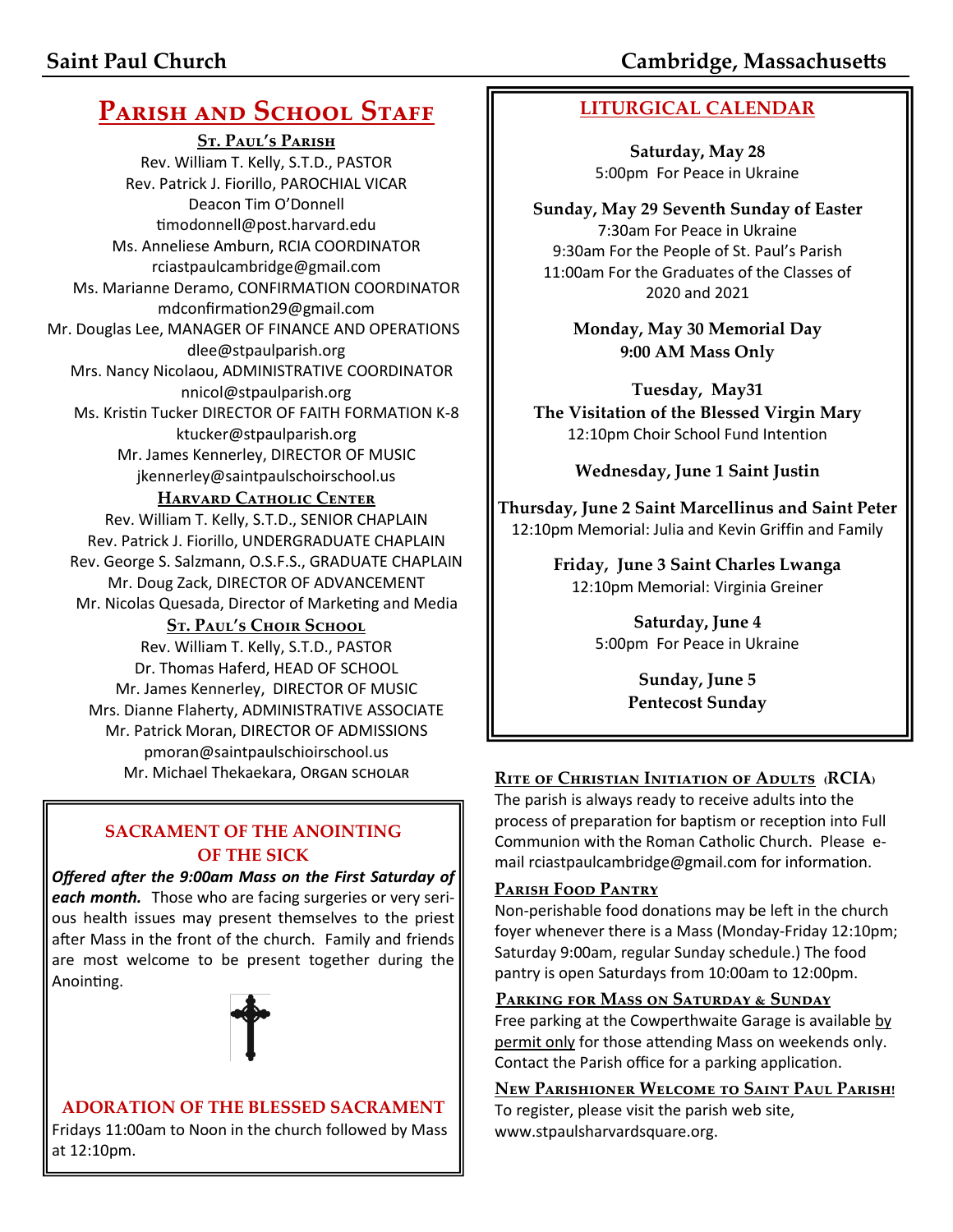## **SEVENTH SUNDAY OF LENT**

Dear Friends,

**I want to welcome seminarian Hung Tran**. Hung is a seminarian for the Archdiocese of Boston, and he will be with us in various ways for the next two years for his Deacon Internship, beginning with eight weeks this summer. He is a delightful young man, and I know you will make him feel at home here. We are blessed at St. Paul's so often to serve as a place of formation for our seminarians in the Harvard Catholic Center and at the parish. Welcome, Hung!

**This weekend we are also welcoming the Harvard Classes of 2020 and 2021 who are celebrating their long-delayed Commencement Exercises. It is so good to have you back at St. Paul's! I also want to welcome the many alumni and alumnae who are here for various anniversaries.** It's a real pleasure to have you back in Harvard Square and I hope you can participate in the Masses and receptions that we have planned at the Harvard Catholic Center. Blessings!

**Next week on Friday at the noon Mass, two of our Choir School boys will enter the Catholic Church, and receive the Sacraments of Baptism, Eucharist, and Confirmation.** We are blessed to have such fine young men take this step, and we are grateful to the students, staff, and families at the Choir School and parish who have inspired this step. It's a reminder to all of us to thank God each day for the call that has been given to us!

**Next week's second collection is for the seminarians of the Archdiocese of Boston. It will help us to offer a small stipend to Hung while he is with us this summer, and to support his colleagues as they continue on the road to priesthood. Thank you for your generosity.**

**Last week Fr. Patrick celebrated his sixth anniversary of priesthood.** We are blessed to have him here at St. Paul's. His commitment to the parish and the Harvard Catholic Center is a great blessing for us all. Ad multos annos!

**Thanks to all who sent along kind words of support upon my re-appointment as pastor here at St. Paul's.** I love the prayer of St. Anselm for those called to leadership in the church. It begins: "O God, what have you done!!" The saints often show that the way to holiness is strengthened by a good dose of humor!

Blessed Easter Season, Fr. Kelly

#### **EASTER FLOWERS**

It has long been the custom here at St. Paul's to request donations to help defray the cost for the plants and flowers that grace our beautiful church during the Easter season. **Easter flower envelopes are available in the vestibule. Donations should be made payable to St. Paul Parish, indicating that the check is for flowers.** Thank you.

#### **EUCHARISTIC CONGRESS - JESUS IS HERE**

The Archdiocese of Boston is closing the Year of the Eucharist with a day-long Eucharistic Congress, Jesus Is Here, at the Tsongas Center in Lowell, MA on **Saturday, June 18**. The event will include adoration, a procession, and multiple speakers including Cardinal Seán and Bishop Robert Barron. Tickets are through the Archdiocese website. The parish will provide transportation to and from the Congress, and parish subsidies for tickets are available.

#### **FAITH IN ACTION, IT ALL STARTS WITH YOU**

We are so grateful to all of you who have helped launch a successful 2022 Catholic Appeal campaign here at St. Paul's. If you have not had a chance to do so, please consider making your gift to the Appeal today by picking up an envelope at the back of the church or make an on-line donation at [www.bostoncatholicappeal.org.](http://www.bostoncatholicappeal.org) Participation from every household in the parish is important and every gift makes a meaningful difference in putting faith into action to support the parishes, schools, and communities within our Archdiocese. And once we reach out goal, a portion of the funds will be returned to St. Paul's. Thank you.

**SCAN HERE TO MAKE YOUR GIFT** OR VISIT

Faith wto action

bostoncatholicappeal.org/donate-now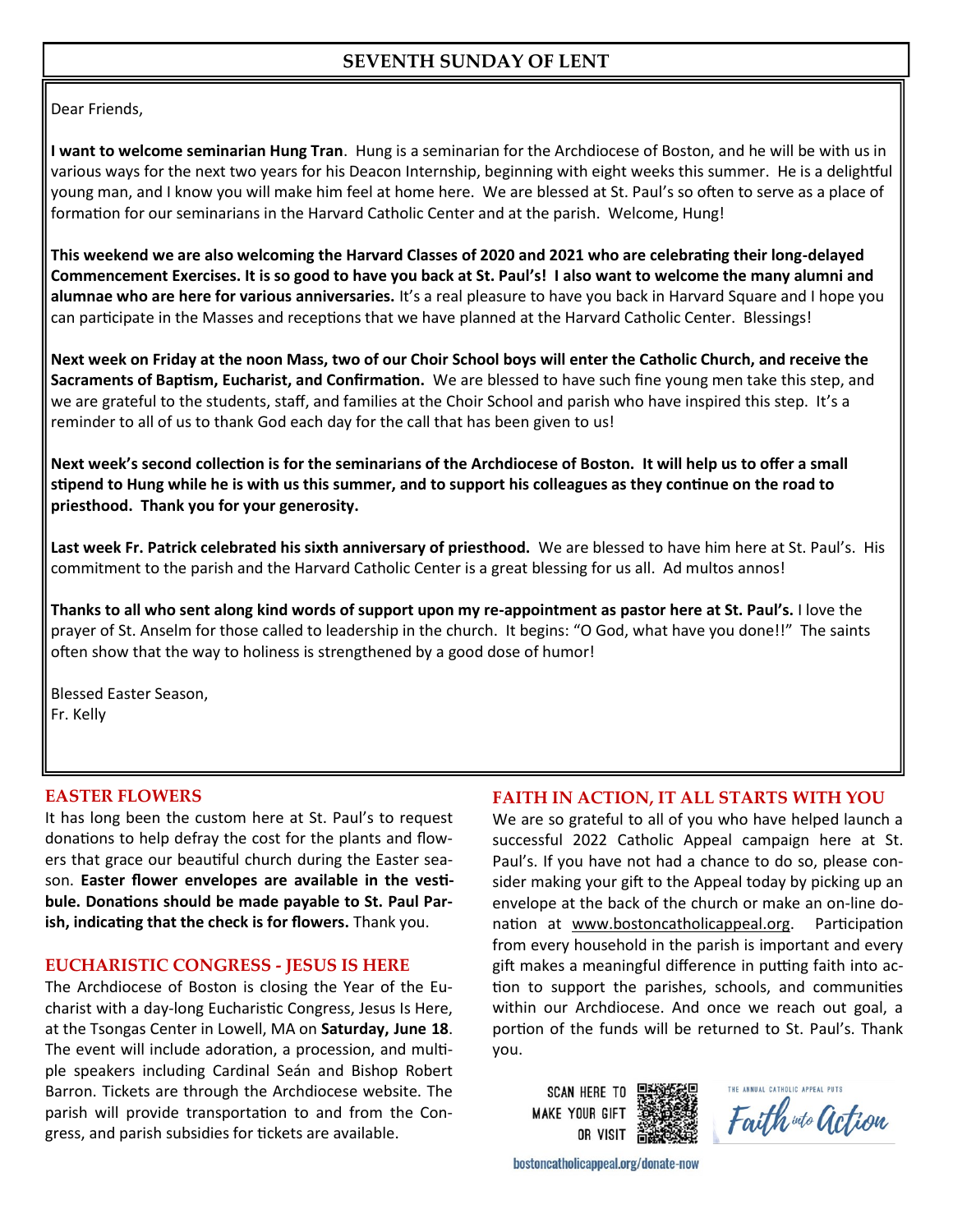## **MAY 29, 2022**

## **CHECK OUT WHAT'S HAPPENING AT ST. PAUL'S**

### **PARISH OFFICE AND MASS SCHEDULE MEMORIAL DAY: MONDAY, MAY 30**

Parish offices will be closed on Monday, May 30. Mass will be celebrated at 9:00am. Normal hours will resume on Tuesday, May 31.

#### **MEDITATIONS BEFORE MASS**

Join us in a reading of Romano Guardini's, Meditations before Mass. Meetings take place at 10:30am in Room 203. Feel free to attend as often as your schedule allows – each meditation is meaningful on its own. All are welcome.

#### **FOOD PANTRY**

Thank you to all who stepped up to help restock the food pantry over the past few weeks. We really appreciate your generosity. Despite the high temperatures, there have been a lot of requests for tea and we have run out completely. **We need black tea, green tea, and herbal or other flavored tea. We also need shelf stable milk**. We have found a way to source milk at a low cost, but the order has been delayed and we expect to run out before it is fulfilled. Finally, we are very grateful to those who donate paper grocery bags.

#### **MASS INTENTIONS AT ST. PAUL'S**

Mass Intentions for daily and weekend Masses are being accepted. Masses may be offered to remember those who have died, for those who are ill, as well as in thanksgiving for a birthday, anniversary or for a special intention. Please contact the Parish Office during the week for **details and to reserve a particular Mass.**

#### **ENCOUNTER SCHOOL OF MINISTRY EAST COAST ENCOUNTER CONFERENCE**

The Encounter School was established to teach, equip, and activate disciples to demonstrate the love of God through the power of the Holy Spirit in their spheres of influence. To inaugurate the opening of the Boston campus, we will host an **East Coast Encounter Conference, June 23- 25, at St. Camillus in Arlington, MA**. For info and registration details, visit, www.encounterministry.org.

#### **PARISH SUPPORT AND FINANCES**

Please consider joining electronic giving at the parish:

#### **Online Giving**

*Account may be set up for a one-time donation, continuous giving, or for an anonymous one-time donation* https://app.securegive.com/StPaulParish/dashboard *Or* SecureGive App on your mobile device



#### **Text Giving**

- ◆ Text "weekly" and donation amount ("weekly 10") to (617) 401-9400
- ◆ For first time donor, follow reply link to create account and confirm transaction
- For return donor, reply "Y" to confirm transaction

#### **Kiosk Giving**

Swipe your credit card in the vestibule.

| FY 2022 Offertory                   | \$382,477 |
|-------------------------------------|-----------|
| <b>Electronic Giving April 2022</b> | \$28,809  |
| <b>Grand Annual to Date</b>         | \$60,856  |
| Mail                                | \$3,050   |
| 5/22/2022                           | \$2,973   |

**As always, thank you to past and present benefactors.**

### **HOW PRISON FRIENDSHIPS TRANSFORM LIVES**

Tom Ash, who worships at St. Paul's, met Brian at MCI-Norfolk prison, and visited him from 2004 until his release in 2015. During that time, Tom and Brian's lives were transformed in ways neither could have imagined in part to Support Circle. Support Circle met regularly during the months prior to Brian's release and assisted with his transition back to community life. Brian works regularly, owns his own home and is involved in providing housing and supports to individuals coming out of incarceration. Tom has friendships with other formerly incarcerated individuals and is currently supporting friends in three different prisons. Join Tom and Brian as they share memories that began many years ago and continues to the present day on **Saturday, June 11, at 1:30pm**, at Friends Meeting at Cambridge, 5 Longfellow Park, Cambridge.